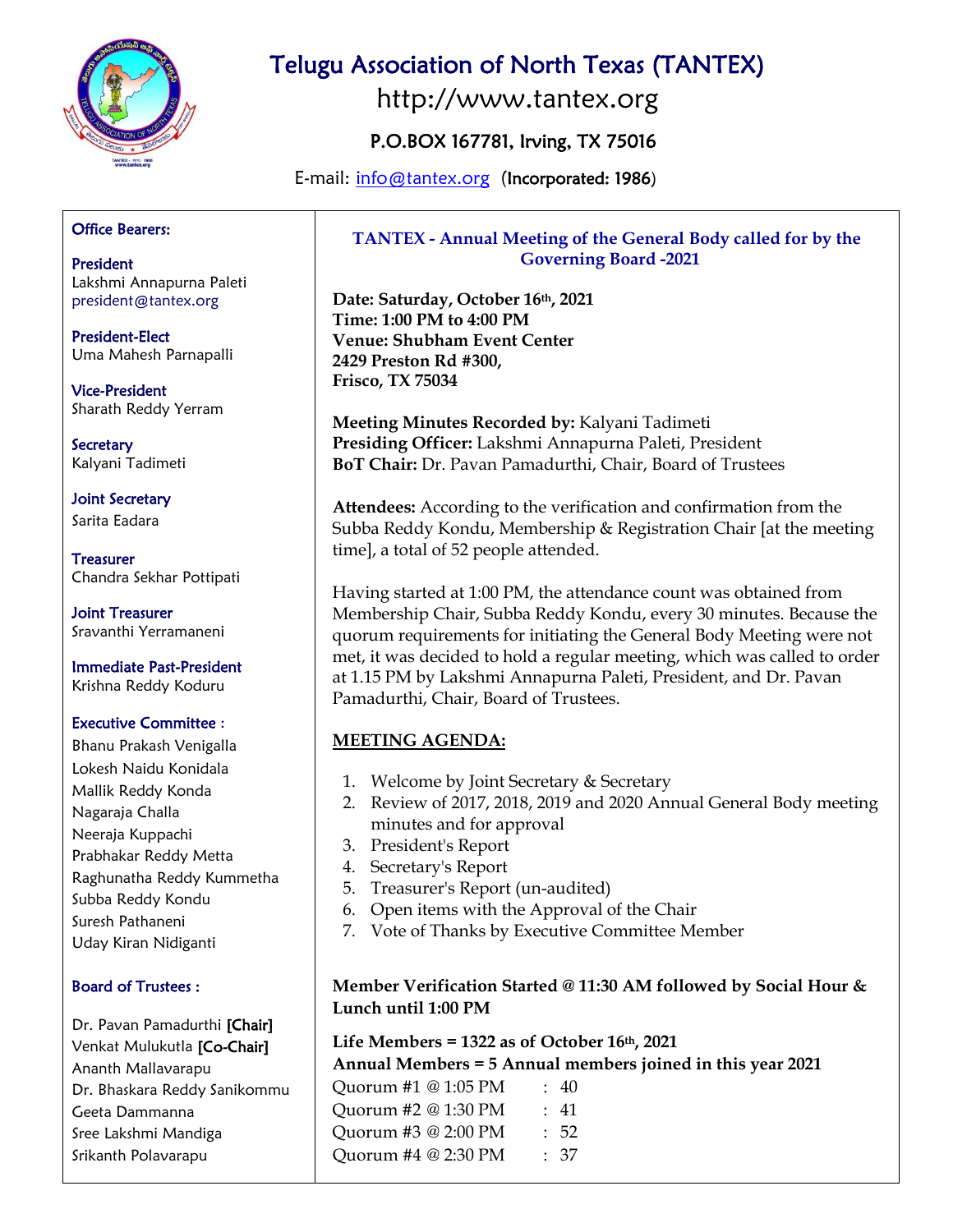President Lakshmi Annapurna Paleti called the meeting to order at 1:15 PM because the quorum requirements were not met.

## **Joint Secretary's Welcome**:

Sarita Eadara, Joint Secretary, welcomed the members and thanked them for their attendance. She welcomed Board of Trustees Chair Dr. Pavan Pamadurthi and President Lakshmi Annapurna Paleti as Chairperson to the dais to conduct the meeting, and then she invited Secretary Kalyani Tadimeti, Treasurer Chandra Sekhar Pottipati, and Joint Secretary Sravanthi Yerramaneni.

## **Secretary's Welcome**:

Kalyani Tadimeti, Secretary, greeted the attendees and thanked them for their presence. She has reviewed the meeting's ground rules and voting procedures and has asked each member to cooperate in order for the meeting to run smoothly. The secretary requested that the meeting be recorded with the permission of the members.

## **Review of 2017, 2018, 2019 and 2020 Annual General Body meeting minutes and for approval** :

All members who attended the meeting reviewed the previous year's meeting minutes, but due to a lack of quorum, the minutes were held until a quorum of 50 was present to approve the minutes.

## **Board of Trustee Chair:**

Dr. Pavan Pamadurthi, Board of Trustees Chair welcomed and addressed the members present for this Annual General Body Meeting, which would be conducted according to the agenda circulated because quorum was not present. The Board of Trustees Chair then welcomed the President to the chair and presided over the meeting.

## **President's Report:**

President Lakshmi Annapurna Paleti stated that running a non-profit organization smoothly requires dedicated volunteers and generous donors. She stated that she is proud to see the dedication of many volunteers, sponsors, and new members over the course of TANTEX's 36-year history.

#### **Overall programs taken place in this Pandemic year:**

- We are all working together to help and serve the community, primarily with the goals of the organization in mind, and we are all one at your service to help the community in all aspects.
- Despite the fact that it was a virtual event, our year's first signature event, Sankranthi Sambaralu, was a huge success. Even our sponsors supported this program with funds for guest artists in India who were affected by the pandemic. The guest artists expressed their heartfelt gratitude to our organization.
- We raised funds for the Ugadhi Calendar and Ugadhi Magzine, but we were unable to hold the Ugadhi Utsavalu event due to the pandemic.
- Encouraged new members to become both Life and Annual Members of TANTEX.
- During the Snowstorm, there was a food drive.
- TAX planning, Estate & Financial Services
- Blood Drive through Carter Blood
- Covid-19  $2<sup>nd</sup>$  Wave Fund Raising
- Mother's Day Celebrations with the Past Women Presidents and Local Social workers and the program went off without a hitch.
- Father's Day Celebrations with our previous TANTEX presidents and it's a great success.
- IAFC Gitanjali's Interactive Science Workshop led by Gitanjali Rao and the children interacted and enjoyed the program.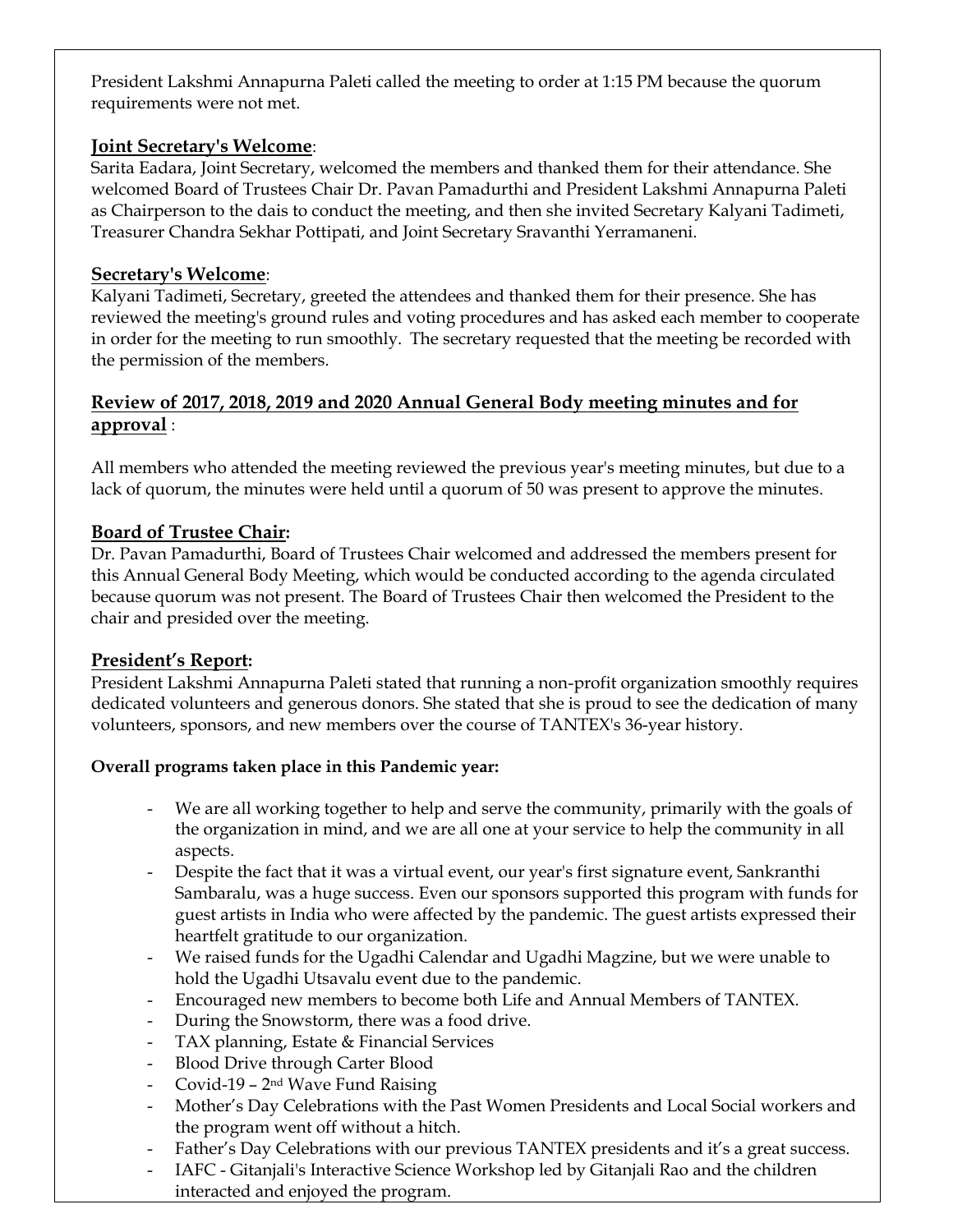- The 14th Telugu Sahitya Sadassu Anniversary was a huge success as a virtual event.
- PILUPU TV To celebrate International Women's Day, PILUPU TV invited and organized for Women Telugu Organization Presidents across the country [USA], as well as honored Women Leaders.
- TANA Tribute and remembrance for our dear friend Dr. CR Rao garu, who served as our Treasurer and Volunteer in the past.
- TANA SAT training program
- Buddha CEO Quantum Foundation Guided Meditation
- TANA –Meet & Greet with TANA Leaders and Patasala books distribution program
- IANT Gandhiji's 152nd birthday celebration Gandhi Peace Walk and the distribution of free mask boxes.

#### **The following is an overview of the President's report:**

**Financial well-being**: Despite disturbances and differences in the community, we were able to keep the sponsors and maintain the financial status.

**TANTEX actions**: Throughout the year, TANTEX implemented programs to meet the needs of diverse members of cultural, health, and community events.

**Strength**: Understanding the needs of the members and working to fill gaps in each area as needed. **Potential**: Membership growth is expected to be sustainable through 2021.

**Illustration of TANTEX:** Traditional programs such as Telugu Sahitya Vedika, Ganasudha mana TANTEX Radio, and Community service in pandemic situations have helped to improve TANTEX's image. In our community, TANTEX serves as a cultural ambassador, promoting and preserving our tradition, art, and culture for future generations.

 Thank you to everyone who has made it possible for me to represent as the 36th President of TANTEX and to serve our Telugu community through the TANTEX platform.

## **Secretary's Report:**

Kalyani Tadimeti, Secretary provided a summary of the activities of various wings of TANTEX, such as Telugu Sahitya Vedika, Vanitaa Vedika, Maitri, Spoorthi, Sports team, Telugu Velugu, Sukheebhava, Community Services, Ganasudha Mana TANTEX Radio and others, for the benefit of the new members.

- **e-News Metrics / Social Media / Web**: TANTEX currently sends out e-News twice a week to over 2724 email addresses. The open rate is 20 (%) percent, whereas the industry average of

-2 (%) percent for non-profits. For items with active links, the click rate is around 3%.

- **TANTEX-Supported Activities**: Activities with many local and national organizations in support of literary, cultural, social, and health-related needs.
- **Community Outreach Programs:** Backpack programs, Telugu language support, health awareness camps, and tax and immigration seminars are examples.

# **Membership Report:**

The following report was provided by Subba Reddy Kondu, Membership Chair:

As of 10/16/2021, twelve (12) Life Members and five (5) Annual Members have been added to the list for the year 2021.

TANTEX has **1325** Life Members as of today.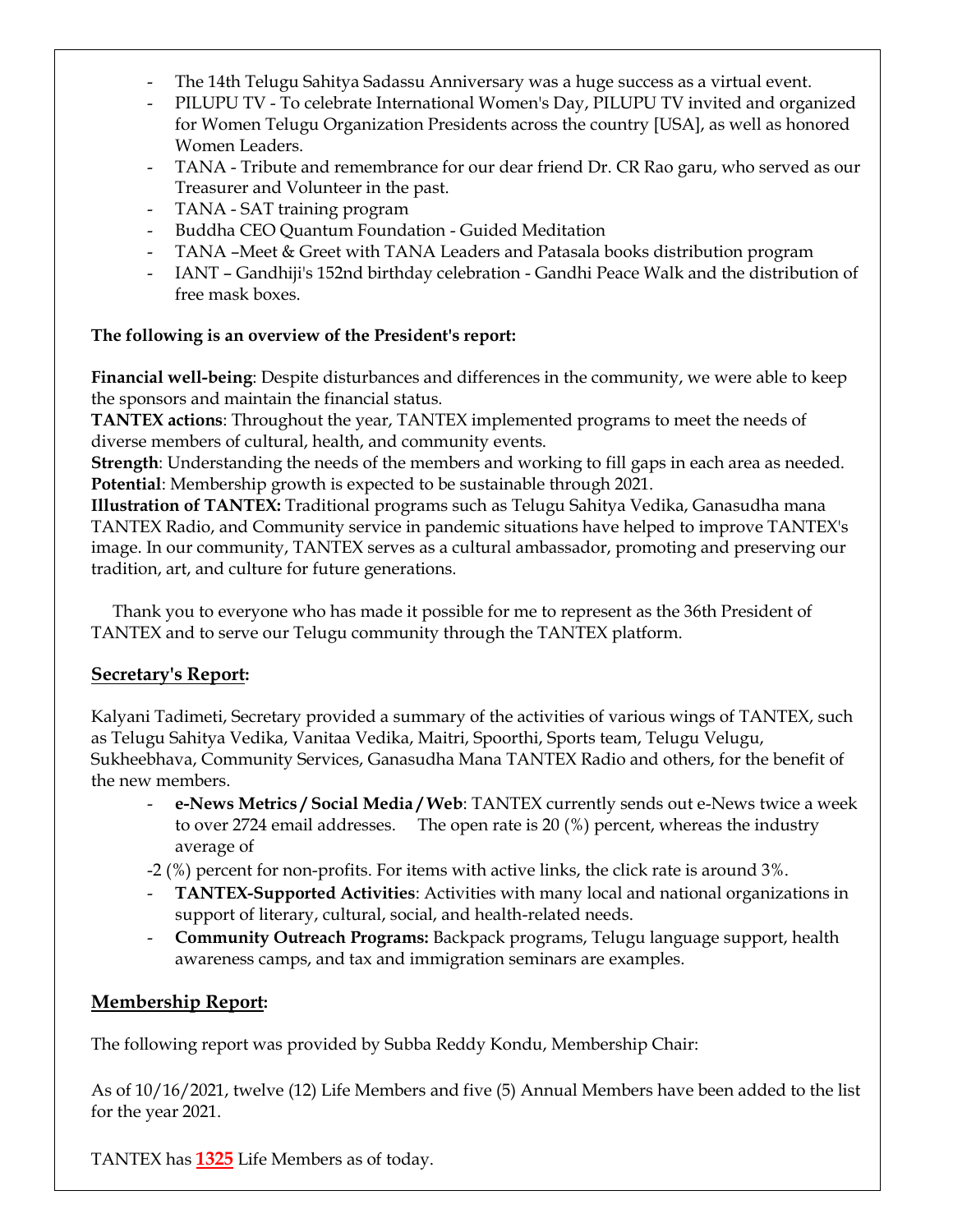## **Treasurer Report:**

Treasurer Chandra Sekhar Pottipati provided an update on various types of TANTEX accounts, as well as the specific process used for revenue and expense transactions.

| The following is a summary of Account Types:         |                   |
|------------------------------------------------------|-------------------|
| Business Checking for day-to-day transactions        | $-57,460.76$      |
| Business Savings (with Life Membership)              | $-$ \$ 261,233.16 |
| <b>Business Investment</b>                           | $-52,862.14$      |
| CD Account (CD account closed, and funds (\$1615.52) | --- CLOSED        |
| moved to Savings on 03/29/2021)                      |                   |
| Paypal Account                                       | $--$ \$187.23     |

**Revenue Sources**: Revenue comes primarily from annual sponsors, event sponsors, Telugu Velugu advertising, membership dues, and other donations.

**Expenses**: The Treasurer provided an overview of the various types of event expenses that TANTEX incurs throughout the year.

## **Meeting proceedings, suggestions, and Floor discussions**

- Life Membership Why is TANTEX charging a high fee of \$ 200.00 when national organizations charge much lower fees?
- We cannot be compared to national organizations because we are a local organization. Many of our events include dinner for a minimum price of \$ 10.00.
- This year, how many new members have joined?
- A total of twelve (12) life members and five (5) annual members.
- Membership should be expanded due to the significant growth of the Telugu community in DFW in recent years.
- A member suggests holding TANTEX membership drives in different communities across the metroplex. Reduction in membership fees
- Life members' children over the age of 21 receive a membership discount.
- Suggestion for membership after children of members aged 21 and up
- A special membership drive was required to increase the number of members.
- The election process must be updated as part of a structural change that necessarily involves a full quorum.
- Age-based Executive Committee positions, such as encourage youth and students, should be filled in the coming years.
- Why are elections not held? It is suggested that youth leaders be included as well.
- Conduct youth-related education camps to support children and bring our mythological scriptures in an easy-to-understand format for younger children. It was suggested that supportive programs for youth be introduced.
- Spoorti Chair Kalyani Tadimeti stated that despite the current economic climate, we finished three partnership programs this year with TANA.

President Lakshmi Annapurna Paleti responded, saying, "We will discuss these topics at our next GoB meeting and respond accordingly to make a decision."

The next annual general body meeting will implement a special membership drive with reduced fees for a limited time in major Telugu families. Membership drives in a number of Telugu-speaking communities.